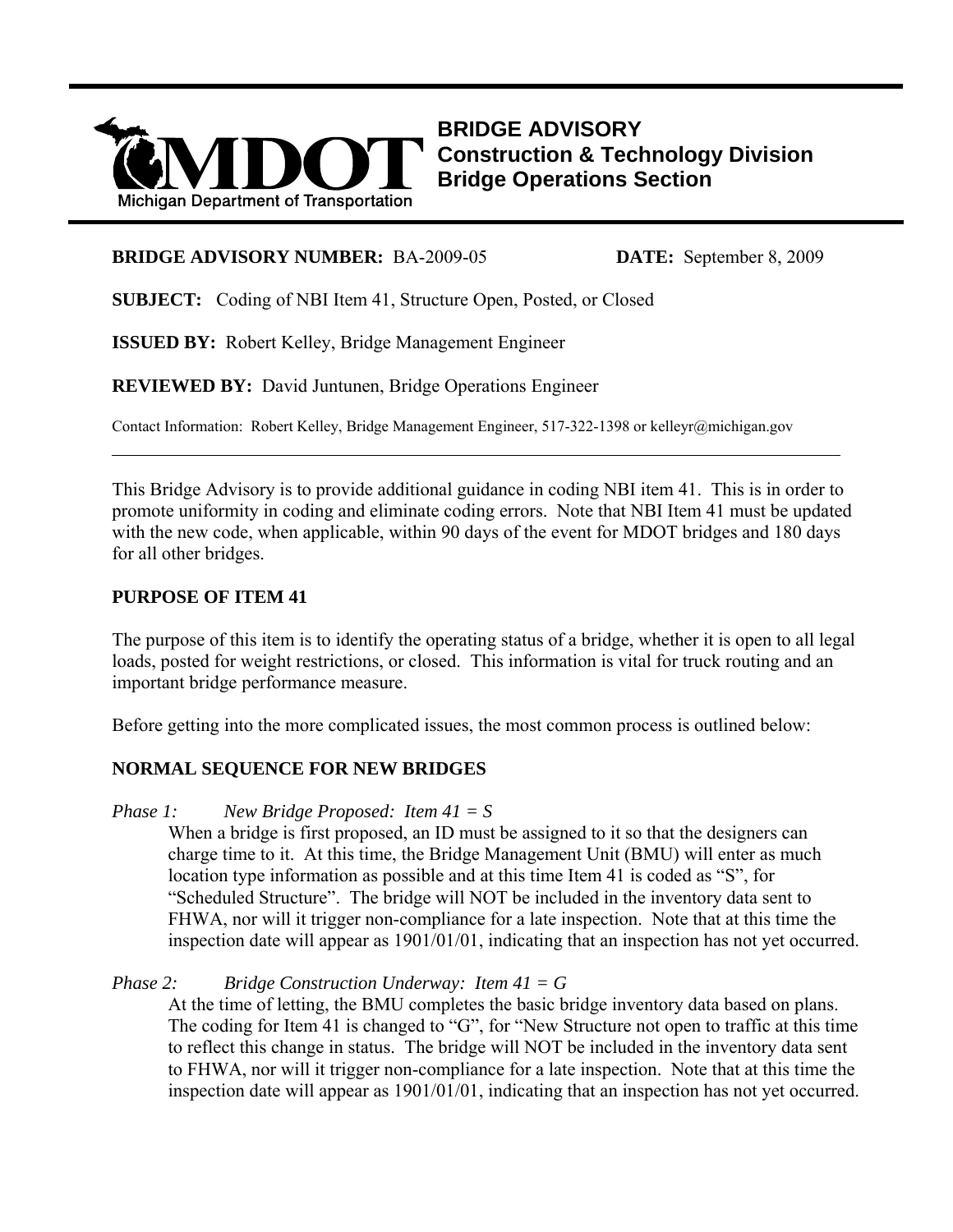*Phase 3: Bridge Open to Traffic: Item 41 = A* 

After construction is complete, the inspector conducts the required post-construction inspection (known in the AASHTO Manual as the Initial Inspection). At this time, Item 41 will normally be set to "A", for "Open, No Restrictions". From this point on, the bridge WILL be included in the inventory data sent to FHWA and inspections will be due at the frequency set by the inspector.

#### **BRIDGES REQUIRING LOAD RATING**

#### *Phase 1: Possible Posting Need Identified: Item 41 = A*

The inspector may observe damage, distress or deterioration that is of concern. In extreme cases of observed damage, distress or deterioration, the inspector must take appropriate emergency actions to protect public safety. Such possible actions can include the immediate full or partial closure of the bridge. When the concern is only sufficient to warrant structural analysis and load rating of the bridge, the extent and severity of the distress must be documented so that the analyst can compute an accurate load rating of the bridge. The inspector transmits this documentation to the appropriate party and with an appropriate level of urgency. For locally owned bridges, this will be the owning agency or their designated consultant, for state owned bridges this will be the Load Rating Engineer in the Bridge Operations Unit. If appropriate and until the analysis has been performed, the coding for Item 41 will remain as "A", for "Open, No Restrictions".

## *Phase 2: Posting Need Confirmed: Item 41 = B*

If the analyst finds that bridge posting is not required, Item 41 remains coded as "A" and the process stops. If the analyst confirms that the bridge requires posting, then Item 41 is coded as "B" for "Open, Posted Recommended But Not Legally Implemented". The analyst will give the recommendation for posting or closing the bridge to the owning agency or Region Engineer, or provide recommendations for temporary supports, or recommend repairs. In any case the analyst must provide appropriate documentation for the bridge file and, when the analyst finds that the load ratings have changed, regardless of the need for posting, the bridge inventory must be updated to reflect the new load rating results.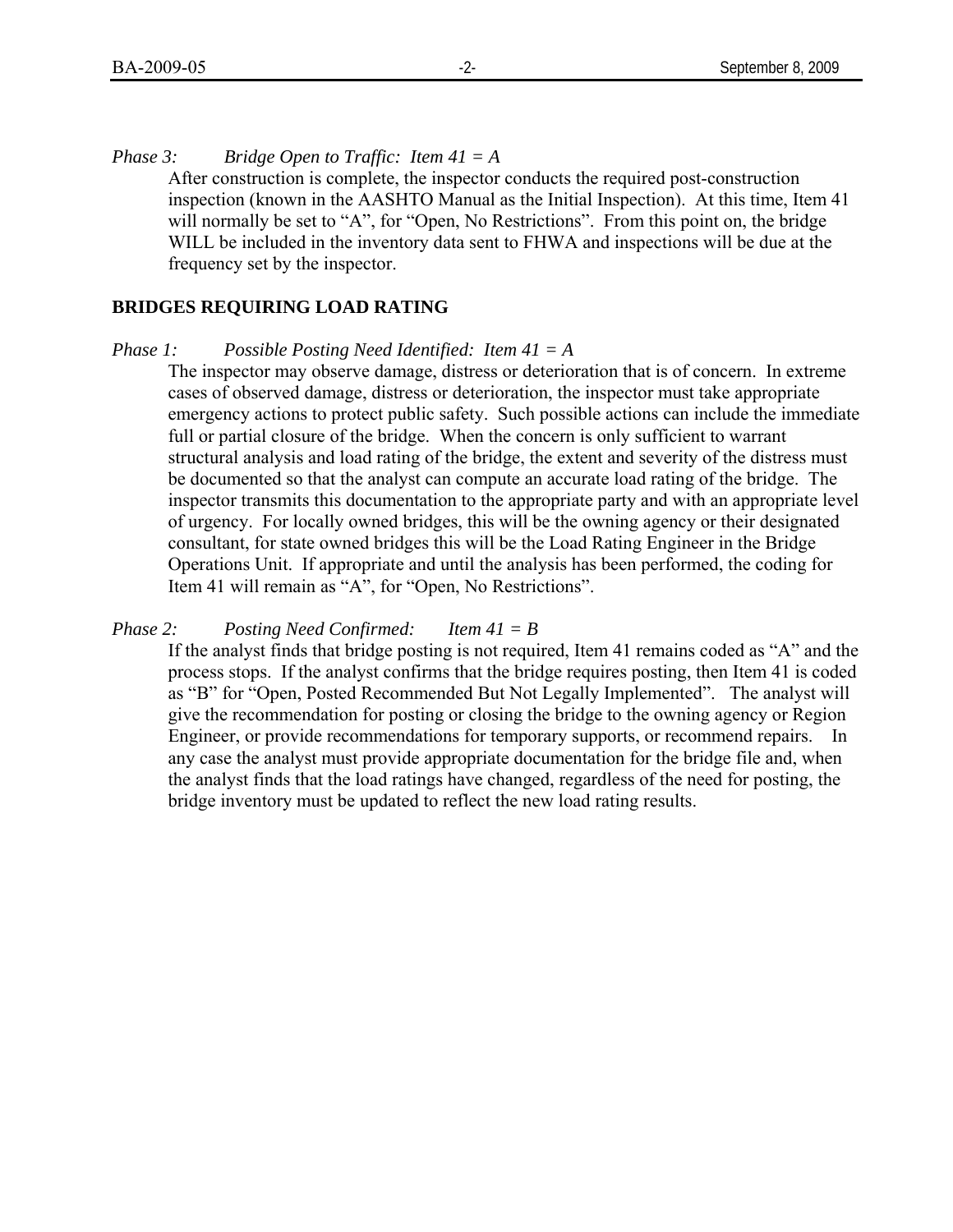# *Phase 3: See Chart Below*

The coding for Item 41 will depend on the action that is taken for the bridge, as seen below.

|                             | Action Taken On Bridge                                                                                                                                                                                                                                                                                                                             |                                                                                                                                                                                     |                                                                                                                                                                                                                                                                                                                                          |                                                                                                                                                                                                           |
|-----------------------------|----------------------------------------------------------------------------------------------------------------------------------------------------------------------------------------------------------------------------------------------------------------------------------------------------------------------------------------------------|-------------------------------------------------------------------------------------------------------------------------------------------------------------------------------------|------------------------------------------------------------------------------------------------------------------------------------------------------------------------------------------------------------------------------------------------------------------------------------------------------------------------------------------|-----------------------------------------------------------------------------------------------------------------------------------------------------------------------------------------------------------|
|                             | Posted For Loads                                                                                                                                                                                                                                                                                                                                   | Closed                                                                                                                                                                              | <b>Install Temporary</b><br><b>Supports</b>                                                                                                                                                                                                                                                                                              | Repair Bridge                                                                                                                                                                                             |
| Description                 | A determination for<br>load posting has been<br>made and the<br>appropriate signs<br>have been placed.                                                                                                                                                                                                                                             | A determination<br>that the bridge<br>must be closed to<br>all traffic has been<br>made and physical<br>barricades are in<br>place.                                                 | Temporary supports<br>have been installed<br>that eliminate the<br>need for the bridge<br>to be posted or<br>closed.                                                                                                                                                                                                                     | Bridge has been<br>repaired and the<br>need to post or<br>close has been<br>eliminated.                                                                                                                   |
| 41<br>Item<br>Coding        | ${\bf P}$                                                                                                                                                                                                                                                                                                                                          | $\mathbf K$                                                                                                                                                                         | D                                                                                                                                                                                                                                                                                                                                        | A                                                                                                                                                                                                         |
| Other<br>Action<br>Required | Must code item 141<br>with the actual<br>posted loading. Must<br>revise inspection<br>frequency in<br>accordance with the<br><b>MDOT</b> Guidelines<br>For Bridge<br>Inspection<br>Frequencies. Local<br>agencies must send<br>photo of actual<br>posting to BMU.<br>Must change<br>overload class to D.<br>Must code item 70 as<br>other than "5" | Local agencies<br>must send photo of<br>closing to BMU.<br>A closed bridge<br>will no longer<br>trigger non-<br>compliance for<br>late inspections.<br>Must code item 70<br>as "0". | Must code item<br>103, Temporary<br>Structure, as "T".<br>Inspection<br>frequency must be<br>revised in<br>accordance with the<br><b>MDOT</b> Guidelines<br>For Bridge<br>Inspection<br>Frequencies and<br>add special<br>inspection of the<br>temporary supports.<br>Must code item 70<br>according to the<br>unsupported<br>condition. | The analyst must<br>confirm that the<br>repairs are<br>adequate for the<br>previous load<br>rating or provide<br>a new load rating<br>based on the<br>repaired structure.<br>Must code item<br>70 as "5". |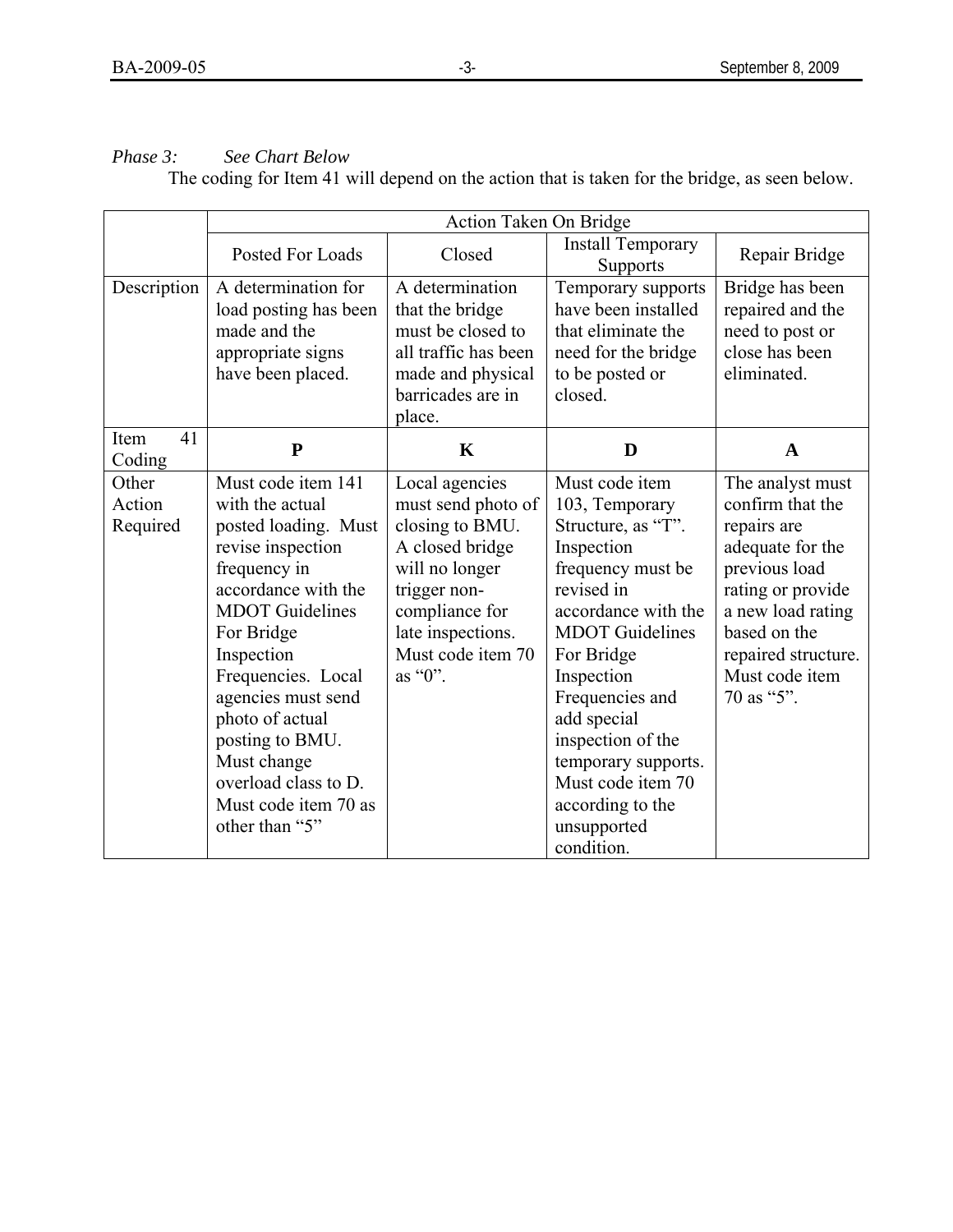## **RECONSTRUCTION ENCOUNTERED DURING INSPECTION**

At times an inspection becomes due while the bridge is being replaced or under reconstruction or rehabilitation. The inspection schedule must be followed and the post construction inspection must be performed and submitted within the time frame previously mentioned. There are two cases to consider, the case in which traffic is maintained on the bridge for part-width construction and the case in which traffic is detoured off the bridge during construction.

## *Traffic Maintained By Part Width Reconstruction*

If the bridge is being reconstructed part width, the following coding procedures should be followed:

- Item 103 shall be coded "T" for Temporary Conditions Exist
- Item 41 shall be coded as per the portion of the bridge carrying traffic. If the bridge was previously posted and traffic is being carried by the original part of the bridge, Item 41 should remain as "P". If the traffic is now on the new part of the bridge, Item 41 should change to "A".

## *Traffic Maintained By Detour Off Bridge*

If traffic is completely off the bridge during reconstruction, the following coding procedures should be followed:

- Item 41 shall be coded "K" for Bridge Closed.
- Item 103 shall be coded "T" for Temporary Conditions Exist.

It is extremely important that the temporary codings for items 41 and/or 103 be updated at the post construction inspection.

## **POST CONSTRUCTION INSPECTION**

Item 41 should be checked at the time of the post construction inspection. Normally, Item 41 should be changed to "A" if it was coded something else previously and Item 103 should be set to null at this time. In rare cases where a reconstructed or rehabilitated bridge requires posting or continued temporary supports, code Items 41 and 103 accordingly.

## **COMPATIBILITY WITH ITEM 70**

If Item 70, Bridge Posting, is coded other than "5", then Item 41 cannot be properly coded as "A".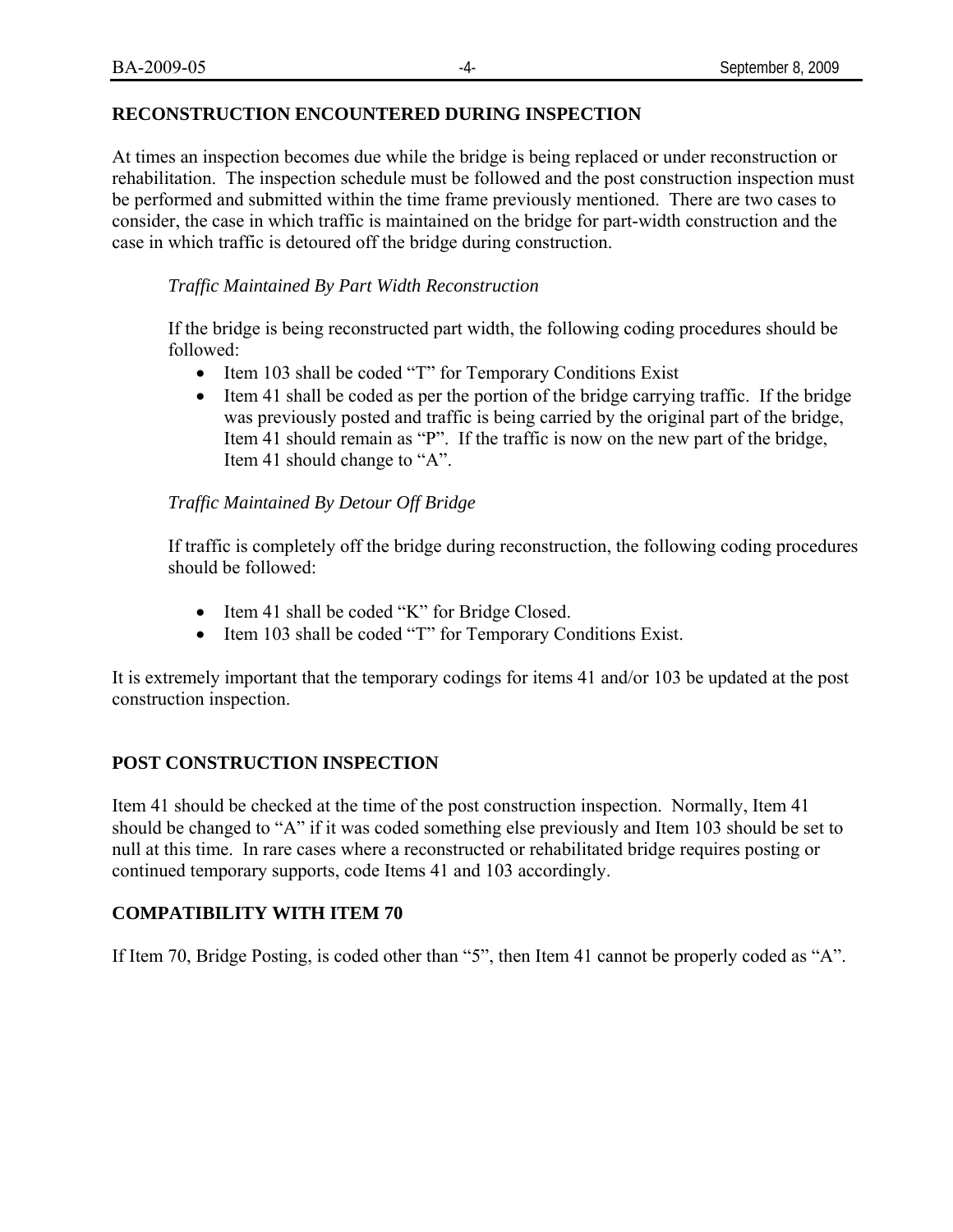#### **REFERENCES**

Excerpts from the Michigan Structure Inventory & Appraisal Coding Guide for Items 41, 70, and 103 are shown below.

#### **Item 41 - Structure Open, Posted, or Closed to Traffic (X)**

This item provides information about the actual operational status of a structure. The field review could show that a structure is posted, but Item 70 - Bridge Posting may indicate that posting is not required. This is possible and acceptable coding since Item 70 is based on the operating stress level and the governing agency's posting procedures may specify posting at some stress level less than the operating rating. Use the following codes.

| <u>Code</u>  | Description                                                                                                                                 |
|--------------|---------------------------------------------------------------------------------------------------------------------------------------------|
| $\mathbf{A}$ | Open, no restriction                                                                                                                        |
| B            | Open, posting recommended but not legally implemented<br>(all signs not in place or not correctly implemented)                              |
| D            | Open, would be posted or closed except for temporary<br>shoring, etc. to allow for unrestricted traffic                                     |
| E            | Open, temporary structure in place to carry legal loads while original<br>structure is closed and awaiting replacement<br>or rehabilitation |
| G            | New structure not yet open to traffic                                                                                                       |
| $K^*$        | Bridge closed to all traffic                                                                                                                |
| $\mathbf{P}$ | Posted for load (may include other restrictions such as<br>temporary bridges which are load posted)                                         |
| $\mathbf R$  | Posted for other load-capacity restriction (speed, number of<br>vehicles on bridge, etc.)                                                   |
| S            | Scheduled for construction (new bridge)                                                                                                     |

- **\***Note: This is intended to correspond to a code of "0" or "1" in any one or all of Items 59, 60, 62, or 67.
- Note: If this Item coded "B", "D", "E" ,"P" or "R", Item 91 (Insp. Freq.) should be less than 24 months.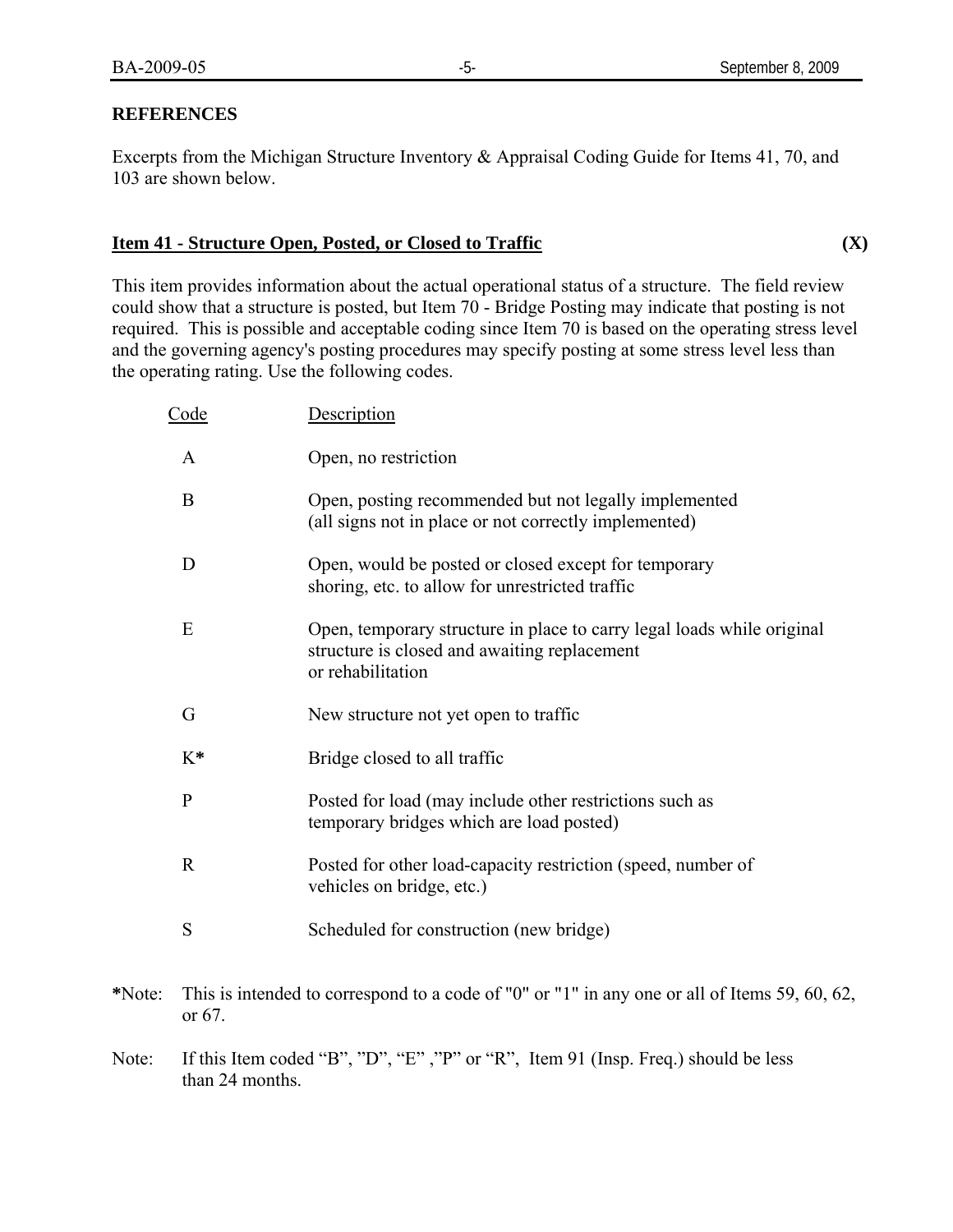#### **Item 70 - Bridge Posting (X)**

The National Bridge Inspection Standards require the posting of load limits only if the maximum legal load configuration in the State exceeds the load permitted under the operating rating. If the load capacity at the operating rating is such that posting is required, this item shall be coded 4 or less. If no posting is required at the operating rating, this item shall be coded 5.

This item evaluates the load capacity of a bridge in comparison to the State legal load. It differs from Item 67 - Structural Evaluation in that Item 67 uses Item 66 - Inventory Rating, while the bridge posting requirement is based on Item 64M - Michigan Operating Rating.

Although posting a bridge for load-carrying capacity is required only when the maximum legal load exceeds the operating rating, highway agencies may choose to post at a lower level. This posting practice may appear to produce conflicting coding when Item 41 - Structure Open, Posted or Closed to Traffic is coded to show the bridge as actually posted at the site and Item 70 - Bridge Posting is coded as bridge posting is not required. Since different criteria are used for coding these 2 items, this coding is acceptable and correct when the highway agency elects to post at less than the operating rating. Item 70 shall be coded 4 or less only if the legal load of the State exceeds that permitted under the operating rating.

The use or presence of a temporary bridge affects the coding. The actual operating rating of the temporary bridge should be used to determine this item. However, the highway agency may choose to post at a lower level. This also applies to bridges shored up or repaired on a temporary basis.

| Code      | Description         |
|-----------|---------------------|
| 4 or less | Posting required    |
| ↖         | No posting required |

The degree that the operating rating is less than the maximum legal load level may be used to differentiate between codes. As a guide and for coding purposes only, the following values may be used to code this item. Note: loads are given in **U.S.** tons

| Code             | 77 Ton Mich Vehicle 42 | Ton Mich Vehicle   | <b>HS</b> Truck    |
|------------------|------------------------|--------------------|--------------------|
|                  | $\geq$ tons            | $\geq$ 42 Tons     | $\geq$ 36 tons     |
|                  | $69.4 - 76.9$ tons     | $37.8 - 41.9$ tons | $32.4 - 35.9$ tons |
|                  | $61.7 - 69.3$ tons     | $33.6 - 37.7$ tons | $28.8 - 32.1$ tons |
| $\overline{2}$ . | $54.0 - 61.6$ tons     | $29.4 - 33.5$ tons | $25.2 - 28.7$ tons |
|                  | $53.9 - 46.3$ tons     | $25.2 - 29.3$ tons | $21.6 - 25.1$ tons |
|                  | $<$ 46.3 tons          | $<$ 25.2 tons      | $\leq$ 1.6 tons    |